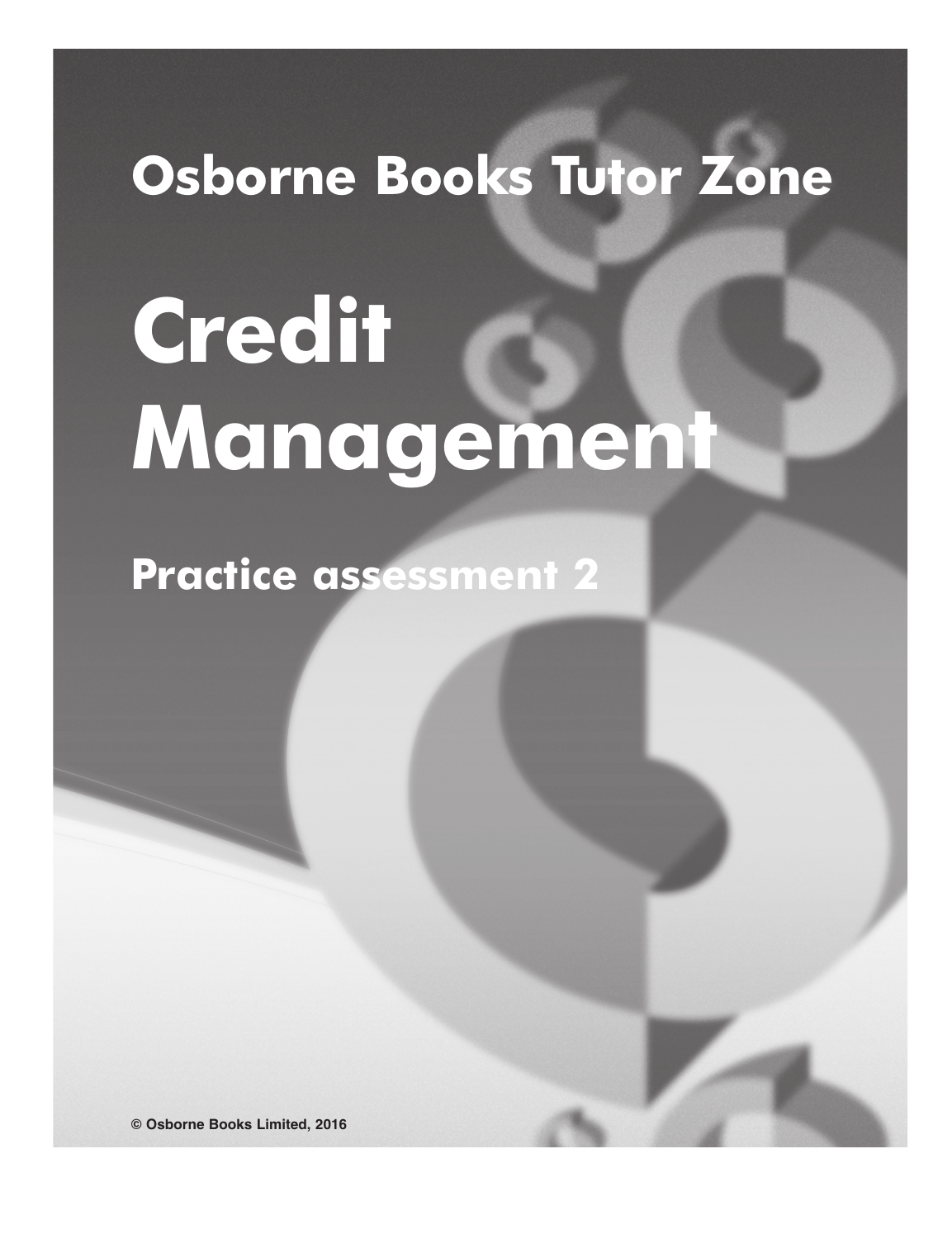**(a)** 'Consideration' in a contract of sale for goods must:

| (a) | Equate to the full value of the goods being sold                  |  |
|-----|-------------------------------------------------------------------|--|
| (b) | Be of some value, but not necessarily the full value of the goods |  |
| (c) | Be set down in writing                                            |  |

Tick the **one** correct option.

**(b)** An offer in contract may be terminated by:

| (a) | A counter offer              |  |
|-----|------------------------------|--|
| (b) | An invitation to treat       |  |
| (c) | The price being unacceptable |  |

Tick the **one** correct option.

**(c)** The Consumer Credit Act covers:

| (a) | Contracts of sale issued by suppliers to other businesses              |  |
|-----|------------------------------------------------------------------------|--|
| (b) | The description of goods in publicity material issued by manufacturers |  |
| (c) | Hire Purchase and hire agreements                                      |  |

Tick the **one** correct option.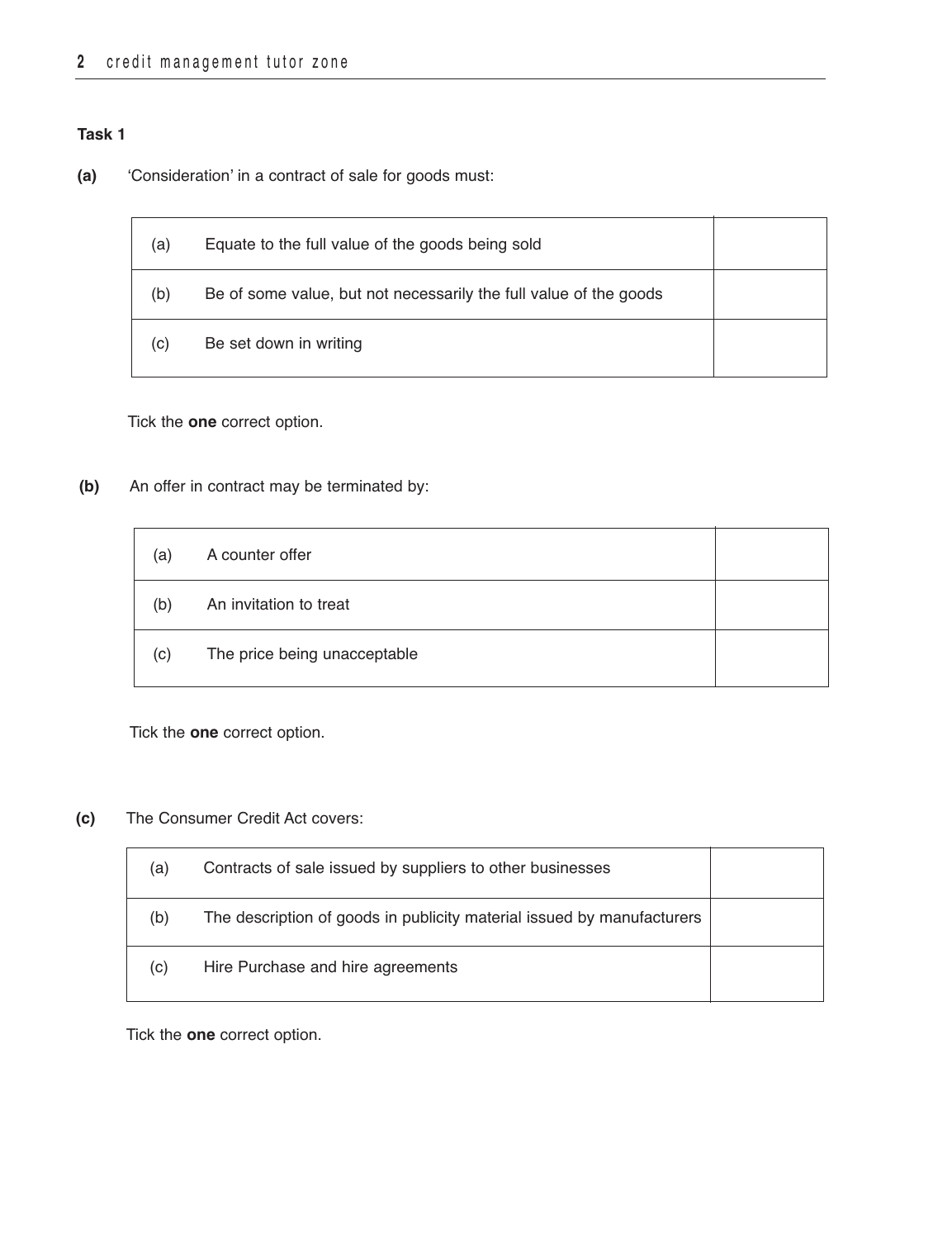# **(d)** A valid contract:

| (a) | Must always be in writing                  |  |
|-----|--------------------------------------------|--|
| (b) | Must always be in writing or agreed orally |  |
| (c) | Must always follow an invitation to treat  |  |

Tick the **one** correct option.

**(e)** Which of the following constitutes an acceptance of an offer in contract:

| (a) | 'I agree to buy this picture from you, but I need first to confirm that<br>it is a genuine Van Gogh" |  |
|-----|------------------------------------------------------------------------------------------------------|--|
| (b) | 'I agree to buy this picture from you and will pay the £1.2 million<br>asking price'                 |  |
| (C) | 'I agree to buy this picture from you, subject to contract'                                          |  |

Tick the **one** correct option.

**(f)** The term used to describe the situation when the terms of a contract are not met is:

| (a) | Breach of specific performance |  |
|-----|--------------------------------|--|
| (b) | Breach of contract             |  |
| (c) | Breach of action               |  |

Tick the **one** correct option.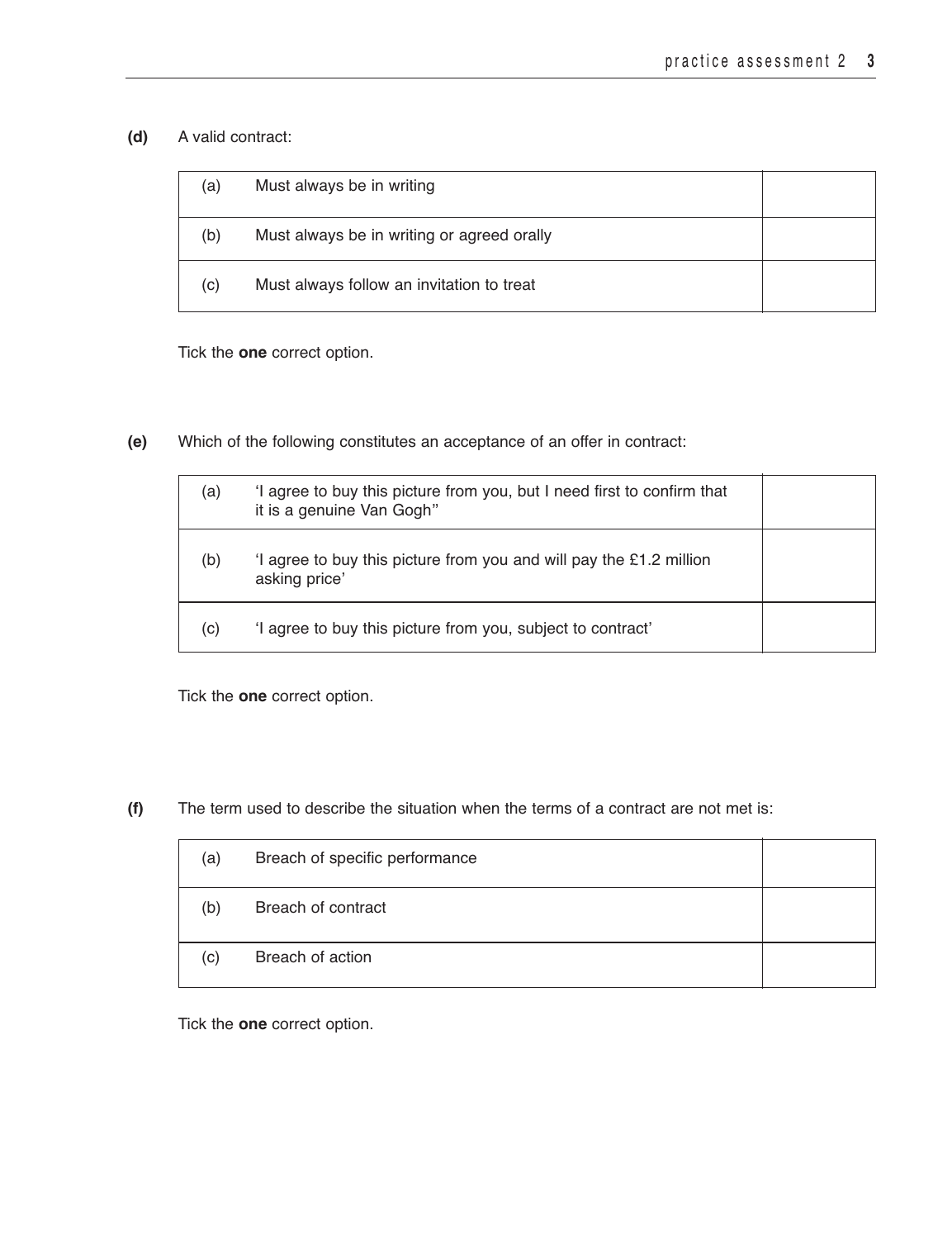**(g)** The Late Payments of Commercial Debts (Interest) Act allows small companies to charge interest to customers who exceed their credit terms and pay late. The interest charge is based on the current bank base rate.

| You are to enter in the box below the percentage rate charged.    |  |           |
|-------------------------------------------------------------------|--|-----------|
| If the current base rate is 2%, the late payment interest rate is |  | per cent. |

**(h)** A customer owes £10,000 (excluding VAT @ 20%) and the debt is 45 days late.

**You are to** calculate the interest charge under the Late Payments of Commercial Debts (Interest) Act to the nearest penny. Enter the figure in the box below. The bank base rate is 0.5%.

|--|--|

**(i) You are to** enter each of the following terms into the correct box within the text which follows.

| contract terms | disclaimers of liability | operation and legality |
|----------------|--------------------------|------------------------|
|                |                          |                        |

The Unfair Contract Terms Act protects individuals and businesses by restricting the

The Act covers most forms of contract and one of its most important functions is to restrict

.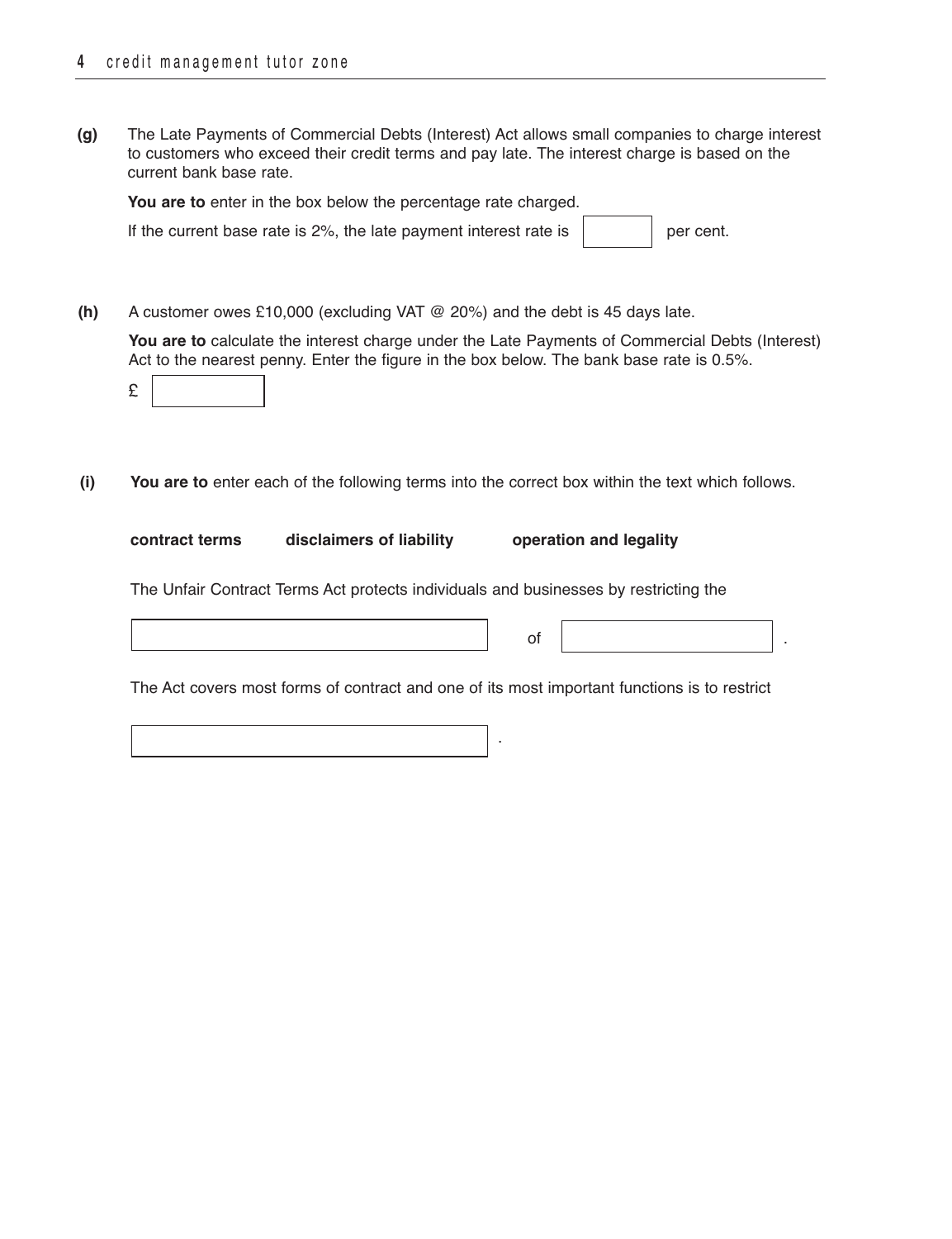You work as a Credit Control Manager for Ringwood Ltd which uses a credit rating system to assess the credit status of new customers. The credit rating system is used to assess the risk of default by calculating key indicators (ratios), comparing them to the table and calculating an aggregate score.

| <b>Credit rating (scoring) system</b>         | <b>Score</b> |
|-----------------------------------------------|--------------|
| <b>Operating profit margin</b>                |              |
| Losses                                        | $-5$         |
| Less than 5%                                  | 0            |
| 5% and above but less than 10%                | 5            |
| 10% and above but less than 20%               | 10           |
| 20% or more                                   | 20           |
| <b>Interest cover</b>                         |              |
| No cover                                      | $-30$        |
| Less than 1                                   | $-20$        |
| 1 and above but less than 2                   | $-10$        |
| 2 and above but less than 4                   | 0            |
| 4 or more                                     | 10           |
| Current ratio                                 |              |
| Less than 1                                   | $-20$        |
| 1 and above but less than 1.25                | $-10$        |
| 1.25 and above but less than 1.5              | 0            |
| 1.5 or more                                   | 10           |
| Gearing (total debt / total debt plus equity) |              |
| Less than 25%                                 | 20           |
| 25% and above but less than 50%               | 10           |
| 50% and above but less than 65%               | 0            |
| 65% and above but less than 75%               | $-20$        |
| 75% and above but less than 80%               | $-40$        |
| 80% or more                                   | $-100$       |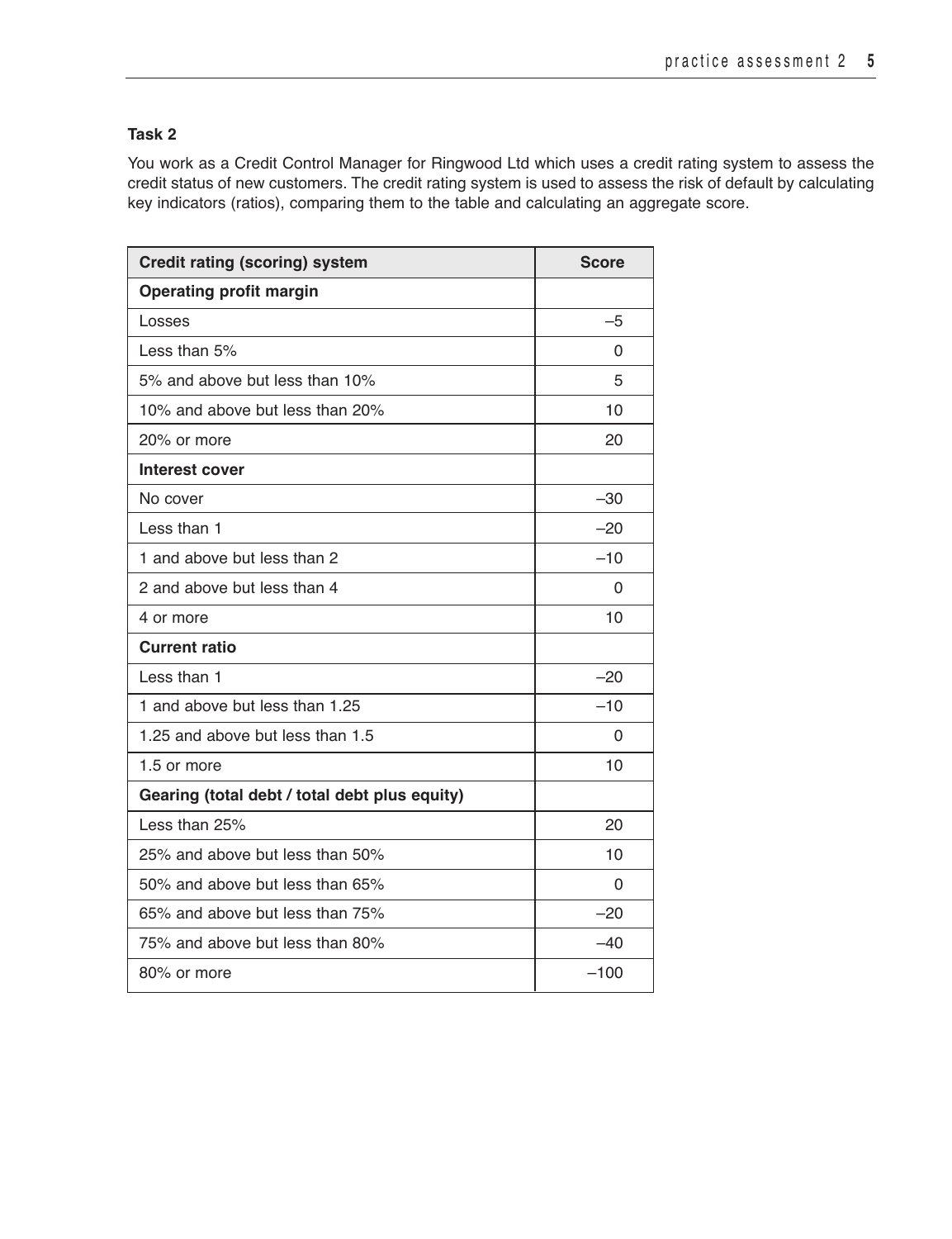| <b>Risk</b>    | <b>Aggregate score</b>   |
|----------------|--------------------------|
| Very low risk  | Between 60 and 21        |
| Low risk       | Between 20 and 1         |
| Medium risk    | Between 0 and -24        |
| High risk      | Between $-25$ and $-50$  |
| Very high risk | Between $-50$ and $-160$ |

# **Hurdle Limited: Statement of profit or loss**

|                                 | $20 - 2$       | $20 - 1$ |
|---------------------------------|----------------|----------|
|                                 | £000           | £000     |
| Sales revenue                   | 395            | 405      |
| Cost of sales                   | 296            | 223      |
| Gross profit                    | 99             | 182      |
| <b>Distribution costs</b>       | 6              | 8        |
| Administration expenses         | 81             | 19       |
| Profit from operations          | 12             | 155      |
| Finance costs                   | 26             | 24       |
| Profit / (loss) before taxation | (14)           | 131      |
| Taxation                        | $\overline{c}$ | 28       |
| Profit / (loss) for the year    | (16)           | 103      |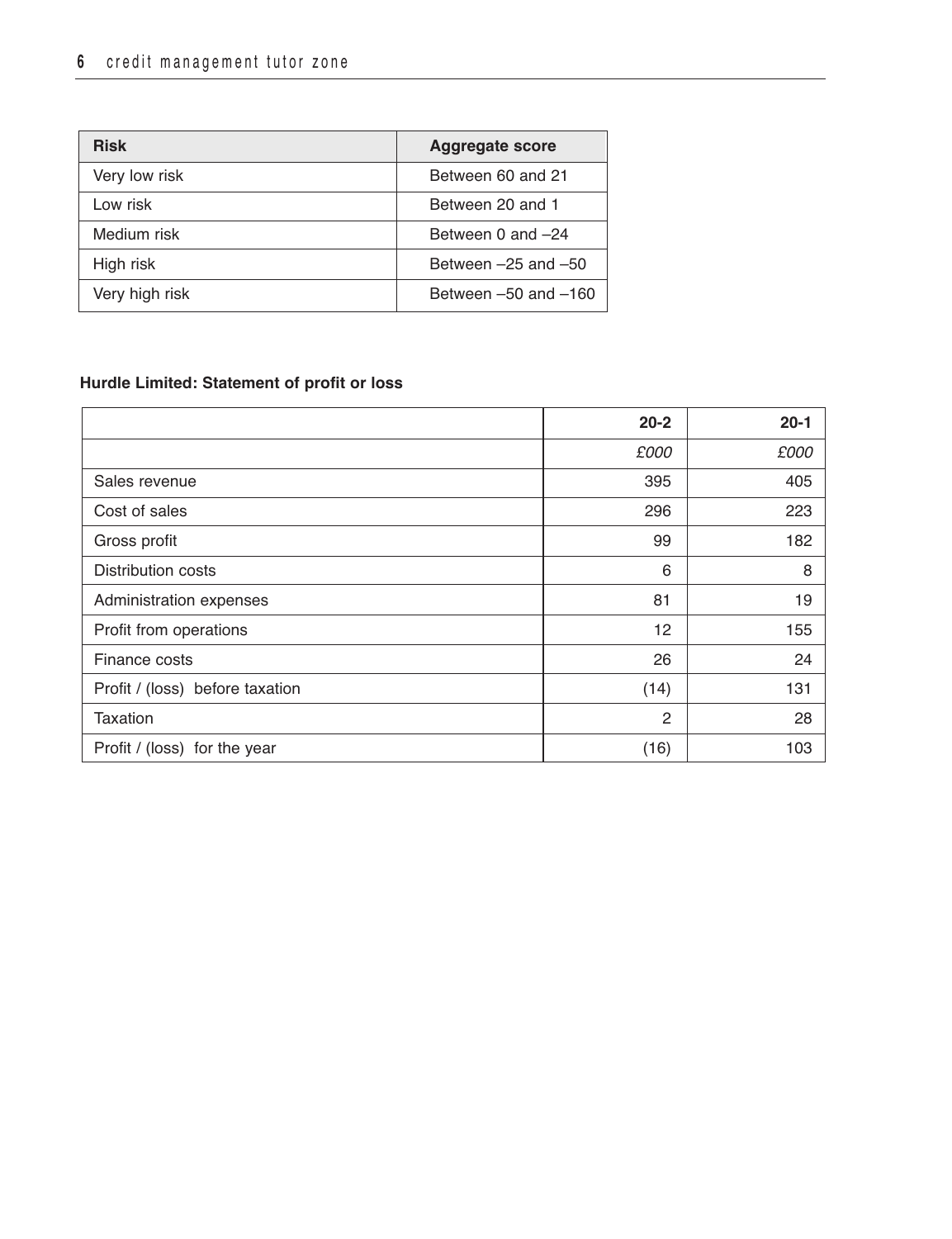# **Hurdle Limited: Statement of financial position**

|                                     | $20 - 2$                 | $20 - 1$ |
|-------------------------------------|--------------------------|----------|
|                                     | £000                     | £000     |
| <b>ASSETS</b>                       |                          |          |
| <b>Non-current assets</b>           |                          |          |
| Property, plant and equipment       | 761                      | 693      |
|                                     |                          |          |
| <b>Current assets</b>               |                          |          |
| Inventories                         | 23                       | 28       |
| Trade and other receivables         | 108                      | 89       |
| Cash                                | $\overline{\phantom{0}}$ | 22       |
|                                     | 131                      | 139      |
| <b>Total assets</b>                 | 892                      | 832      |
|                                     |                          |          |
| <b>EQUITY AND LIABILITIES</b>       |                          |          |
| <b>Equity</b>                       |                          |          |
| Share capital                       | 450                      | 400      |
| Retained earnings                   | 53                       | 68       |
| <b>Total equity</b>                 | 503                      | 468      |
|                                     |                          |          |
| <b>Non-current liabilities</b>      |                          |          |
| Borrowing                           | 250                      | 300      |
|                                     |                          |          |
| <b>Current liabilities</b>          |                          |          |
| Borrowing                           | 48                       |          |
| Trade and other payables            | 91                       | 64       |
| <b>Total liabilities</b>            | 389                      | 364      |
| <b>Total equity and liabilities</b> | 892                      | 832      |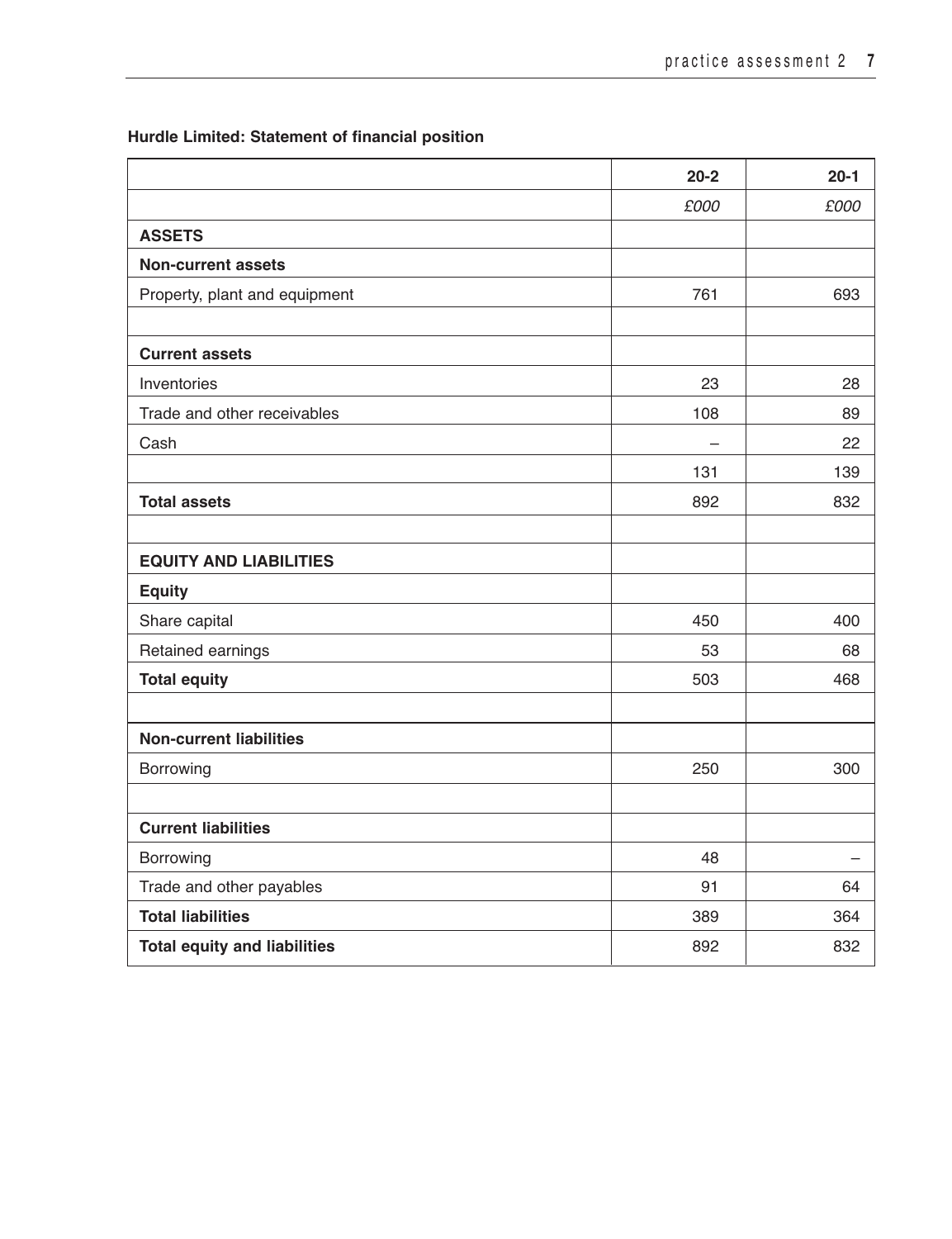**(a)** Complete the table below by calculating the key indicators (to two decimal places) for 20-2 and 20-1 for Hurdle Limited, and rate the company using the credit rating system.

| <b>Hurdle Limited</b>     | $20 - 2$<br><b>Indicator</b> | $20 - 2$<br>Rating | $20 - 1$<br><b>Indicator</b> | $20-1$<br>Rating |
|---------------------------|------------------------------|--------------------|------------------------------|------------------|
| Operating profit margin % |                              |                    |                              |                  |
| Interest cover            |                              |                    |                              |                  |
| Current ratio             |                              |                    |                              |                  |
| Gearing %                 |                              |                    |                              |                  |
| Total credit rating       |                              |                    |                              |                  |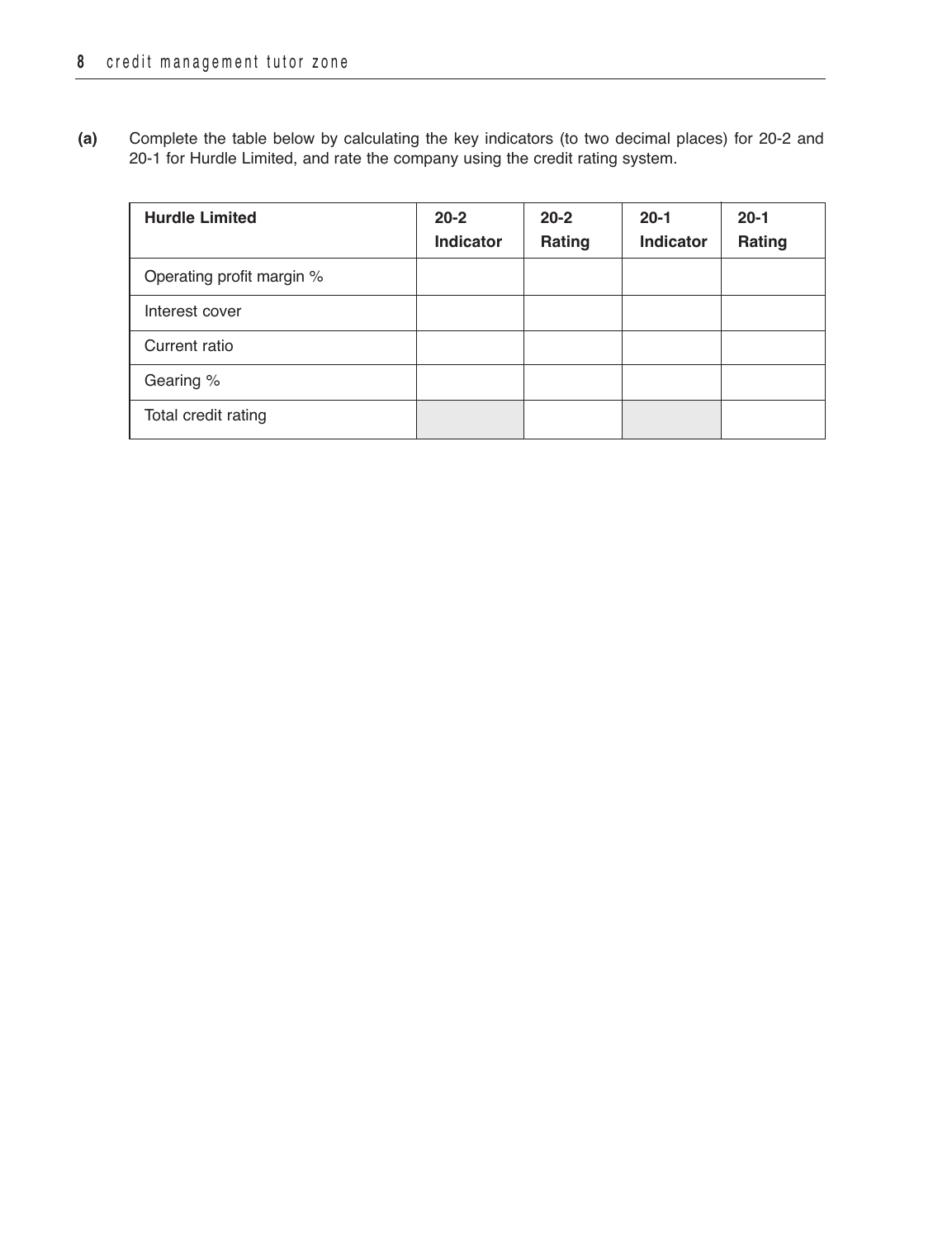**(b)** Select the type of risk Hurdle Limited's financial statements indicate for each year:

|                | $20 - 2$ | $20 - 1$ |
|----------------|----------|----------|
| Very low risk  |          |          |
| Low risk       |          |          |
| Medium risk    |          |          |
| High risk      |          |          |
| Very high risk |          |          |

**(c)** Based on the results of your credit rating and using the table below, recommend whether the requested credit limit should be given to Hurdle Limited.

| <b>Rating</b>                                                                 | <b>Decision</b>                                          |
|-------------------------------------------------------------------------------|----------------------------------------------------------|
| Very low or low risk current year and very low or low risk<br>previous year   | Accept                                                   |
| Very low or low risk current year and medium risk previous<br>year            | Accept                                                   |
| Very low or low risk current year and high or very high risk<br>previous year | Request latest management<br>accounts and defer decision |
| Very high risk or high risk current year                                      | Reject                                                   |
| Medium risk current year and medium, low or very low risk<br>previous year    | Accept                                                   |
| Medium risk current year and high or very high risk previous<br>year          | Request latest management<br>accounts and defer decision |

|     | <b>Credit decision</b>                                |  |
|-----|-------------------------------------------------------|--|
| (a) | Accept                                                |  |
| (b) | Reject                                                |  |
| (C) | Request latest management accounts and defer decision |  |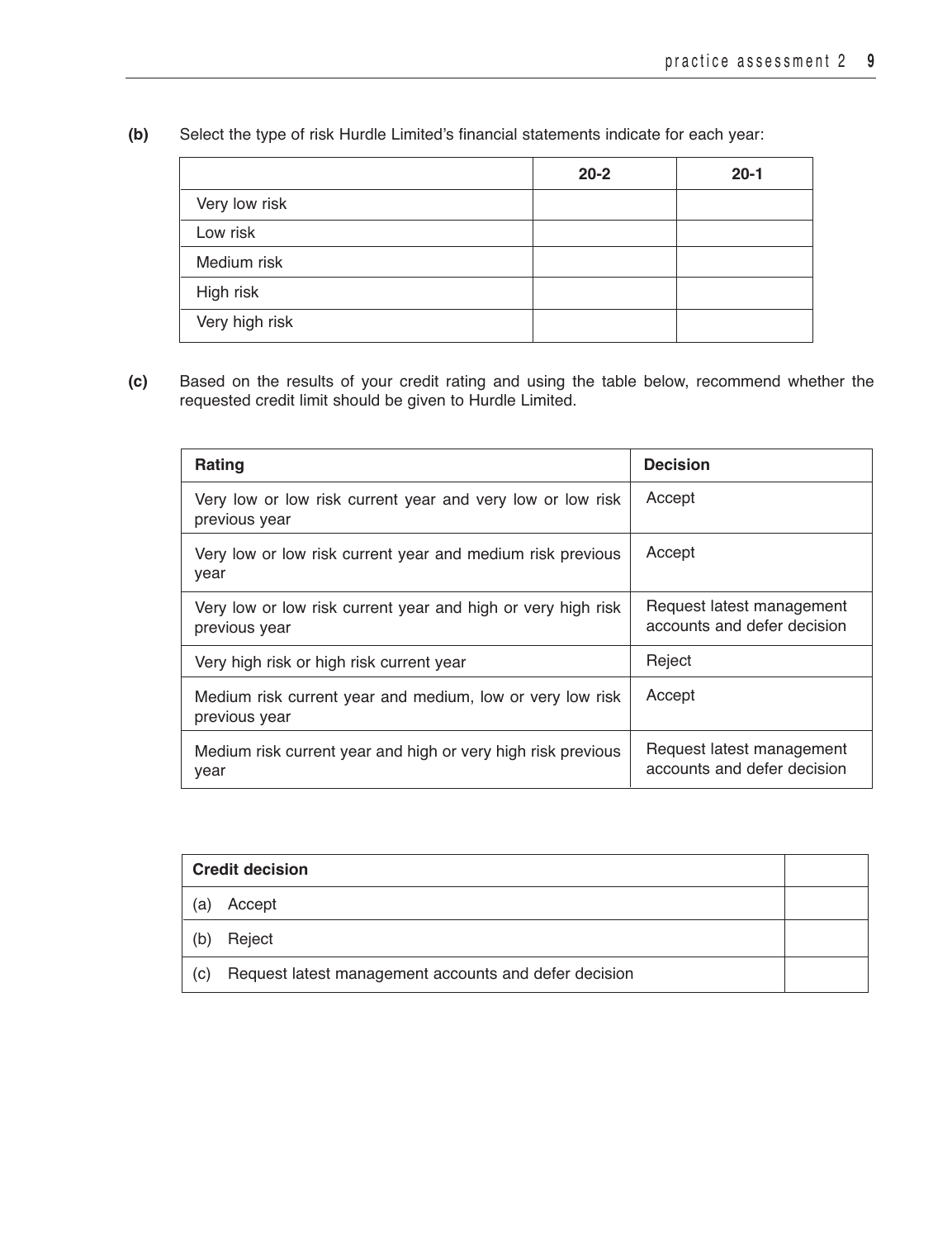Your company has a customer, Building Times Ltd, with whom they have been trading for many years. Building Times Ltd have requested an increased credit limit from £50,000 to £75,000, despite falling behind with their payments.

The Sales Manager of your company has informed you that Building Times Ltd are considering moving overseas and will become a subsidiary of a foreign company. He has told you that this will result in much higher sales with the potential of the foreign company becoming a new customer.

Building Times Ltd have provided you with their most recent financial statements along with performance indicators:

#### **Building Times Ltd: Statement of profit or loss**

|                                 | $20 - 2$ | $20 - 1$ |
|---------------------------------|----------|----------|
|                                 | £000     | £000     |
| Sales revenue                   | 8,927    | 5,685    |
| Cost of sales                   | 6,517    | 3,525    |
| Gross profit                    | 2,410    | 2,160    |
| Distribution costs              | 357      | 227      |
| Administration expenses         | 2,042    | 1,308    |
| Profit from operations          | 11       | 625      |
| Finance costs                   | 106      | 31       |
| Profit / (loss) before taxation | (95)     | 594      |
| Taxation                        | -        | 110      |
| Profit / (loss) for the year    | (95)     | 484      |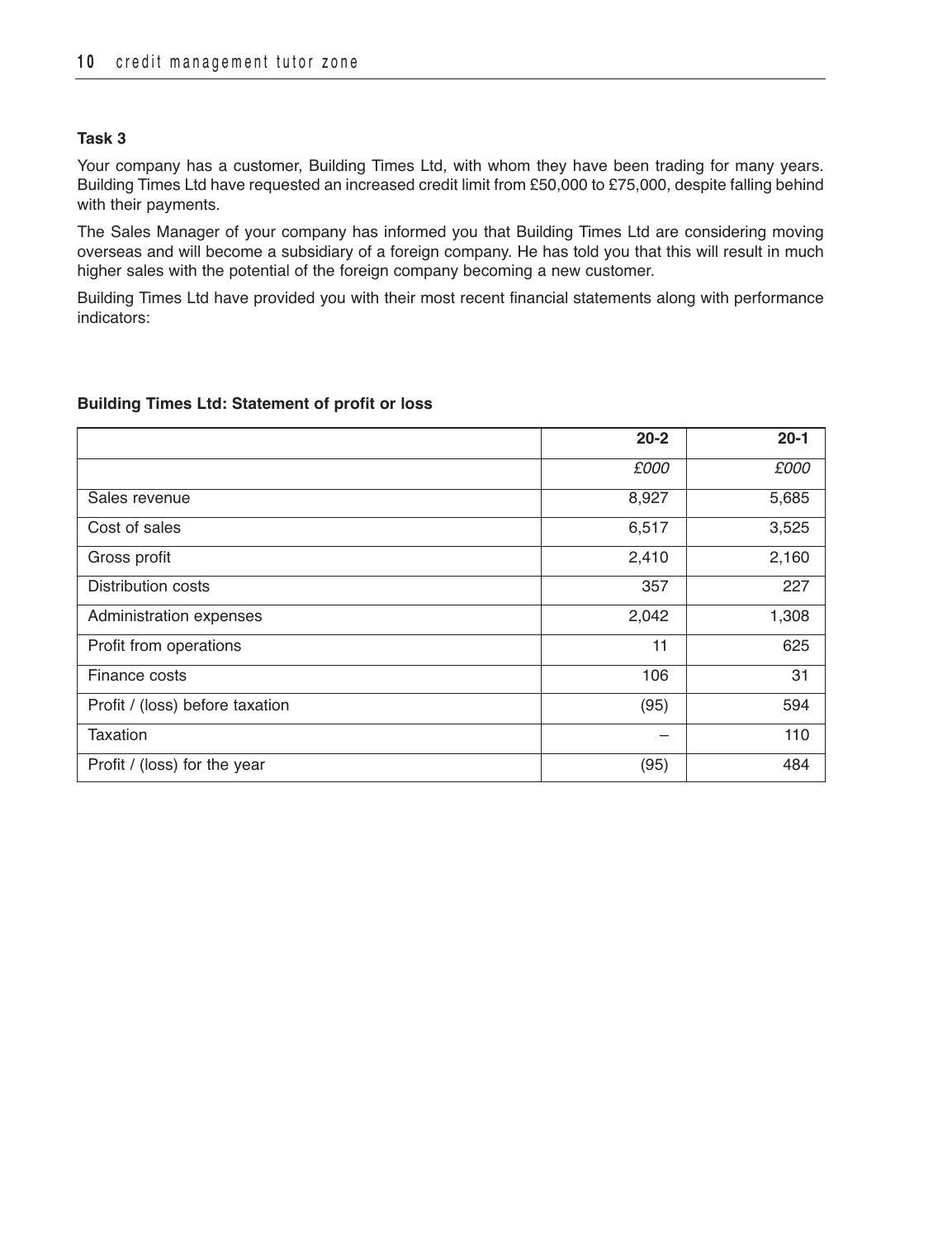**Building Times Ltd: Statement of financial position**

|                                     | $20 - 2$ | $20 - 1$ |
|-------------------------------------|----------|----------|
|                                     | £000     | £000     |
| <b>ASSETS</b>                       |          |          |
| <b>Non-current assets</b>           |          |          |
| Property, plant and equipment       | 3,514    | 2,003    |
|                                     |          |          |
| <b>Current assets</b>               |          |          |
| Inventories                         | 550      | 541      |
| Trade and other receivables         | 1,541    | 654      |
| Cash                                |          |          |
|                                     | 2,091    | 1,195    |
| <b>Total assets</b>                 | 5,605    | 3,198    |
|                                     |          |          |
| <b>EQUITY AND LIABILITIES</b>       |          |          |
| <b>Equity</b>                       |          |          |
| Share capital                       | 1,500    | 1,500    |
| Retained earnings                   | 290      | 383      |
| <b>Total equity</b>                 | 1,790    | 1,883    |
|                                     |          |          |
| <b>Non-current liabilities</b>      |          |          |
| Borrowing                           | 2,500    | 1,000    |
|                                     |          |          |
| <b>Current liabilities</b>          |          |          |
| Bank overdraft                      | 387      | 15       |
| Trade and other payables            | 928      | 300      |
| <b>Total liabilities</b>            | 3,815    | 1,315    |
| <b>Total equity and liabilities</b> | 5,605    | 3,198    |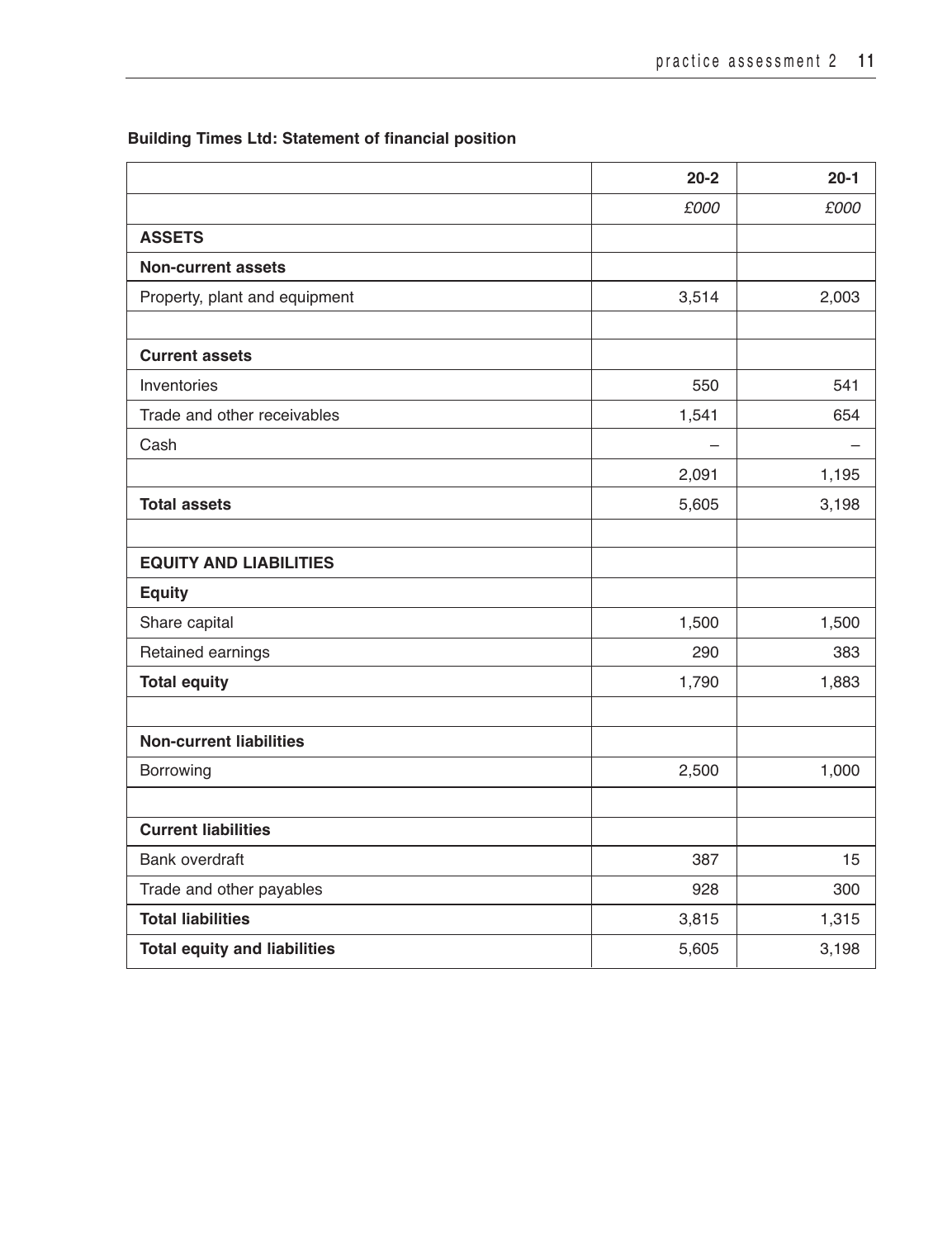# **Building Times Ltd**

|                                             | $20 - 2$ | $20-1$ |
|---------------------------------------------|----------|--------|
| Gross profit margin %                       | 27       | 38     |
| Operating profit margin %                   | 0.12     | 11     |
| Interest cover                              | 0.1      | 20.16  |
| Current ratio                               | 1.59     | 3.79   |
| Trade payables payment period in days       | 51.97    | 31.06  |
| Trade receivables collection period in days | 63.01    | 41.99  |
| Inventory holding period in days            | 30.8     | 56.02  |
| Gearing %                                   | 61.73    | 35.02  |

- **(a) You are to** write notes identifying any risks associated with giving credit to an overseas customer and any further credit control procedures that should be carried out.
- **(b)** Write notes analysing the information given about Building Times Limited and recommend whether the increase in credit should be granted.

Use the data available to you in the financial statements and tables of financial indicators to support your comments.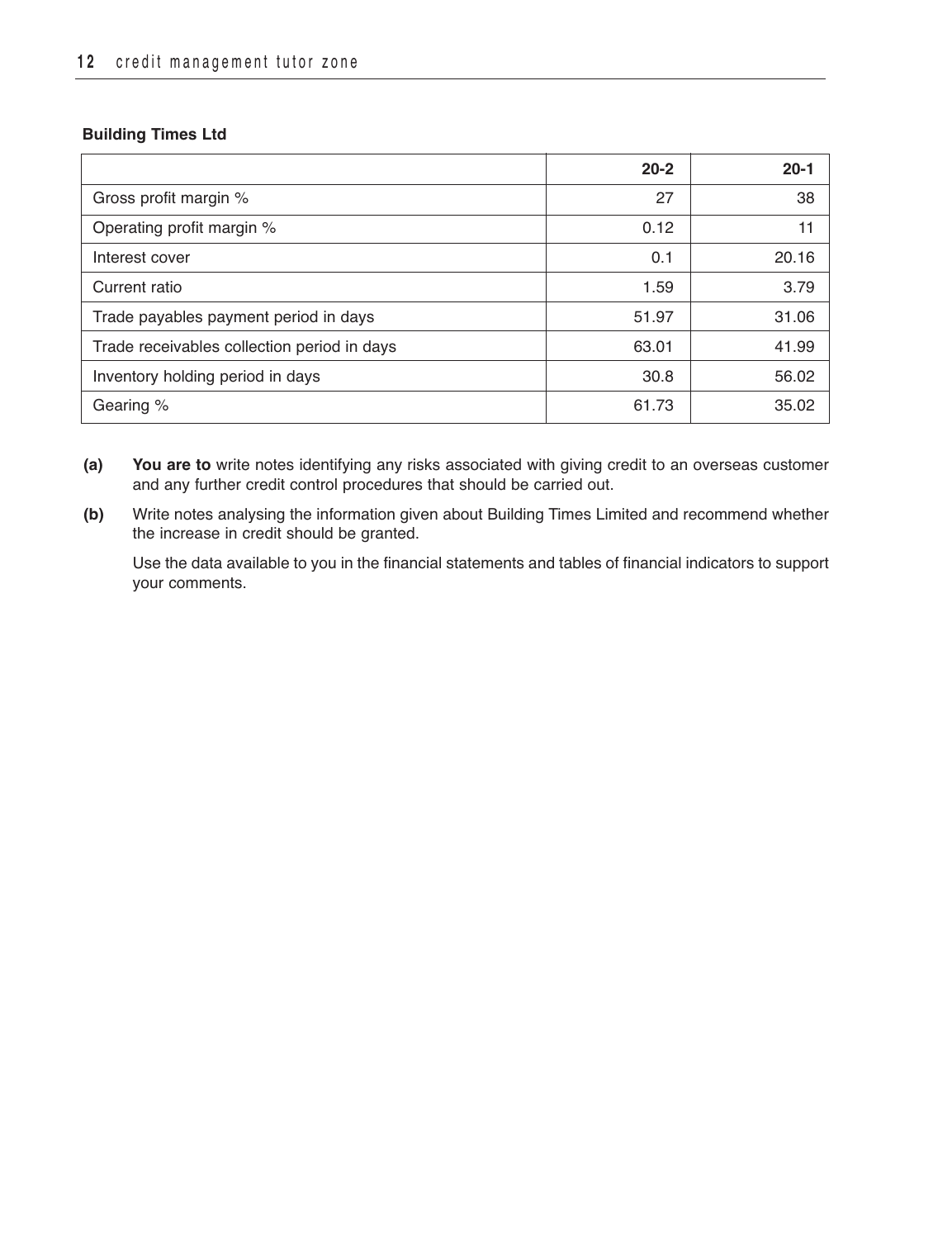Ultra Ltd is a potential new customer and the Sales Department have asked for a credit limit of £25,000 to be given to them. Ultra Ltd has supplied the financial information below:

|                                              | $20 - 3$ | $20 - 2$ |
|----------------------------------------------|----------|----------|
|                                              | £000     | £000     |
| Sales revenue                                | 995      | 764      |
| Gross profit                                 | 413      | 413      |
| Profit for the year (after interest and tax) | 8        | 8        |
| <b>Current assets</b>                        | 136      | 215      |
| Current liabilities (all trade payables)     | 157      | 86       |
|                                              |          |          |
| Notes:                                       |          |          |
| Interest deducted                            | 24       | 15       |
| Tax deducted                                 | -        | 29       |
| Closing inventories                          | 41       | 41       |

**(a)** Complete the table below by calculating the key indicators (to two decimal places) for 20-3 and 20- 2 for Ultra Ltd.

| <b>Ultra Ltd</b>                      | $20 - 3$<br><b>Indicator</b> | $20 - 2$<br><b>Indicator</b> |
|---------------------------------------|------------------------------|------------------------------|
| Gross profit margin %                 |                              |                              |
| Operating profit margin %             |                              |                              |
| Trade payables payment period in days |                              |                              |
| Inventory holding period in days      |                              |                              |
| Current ratio                         |                              |                              |
| Quick ratio                           |                              |                              |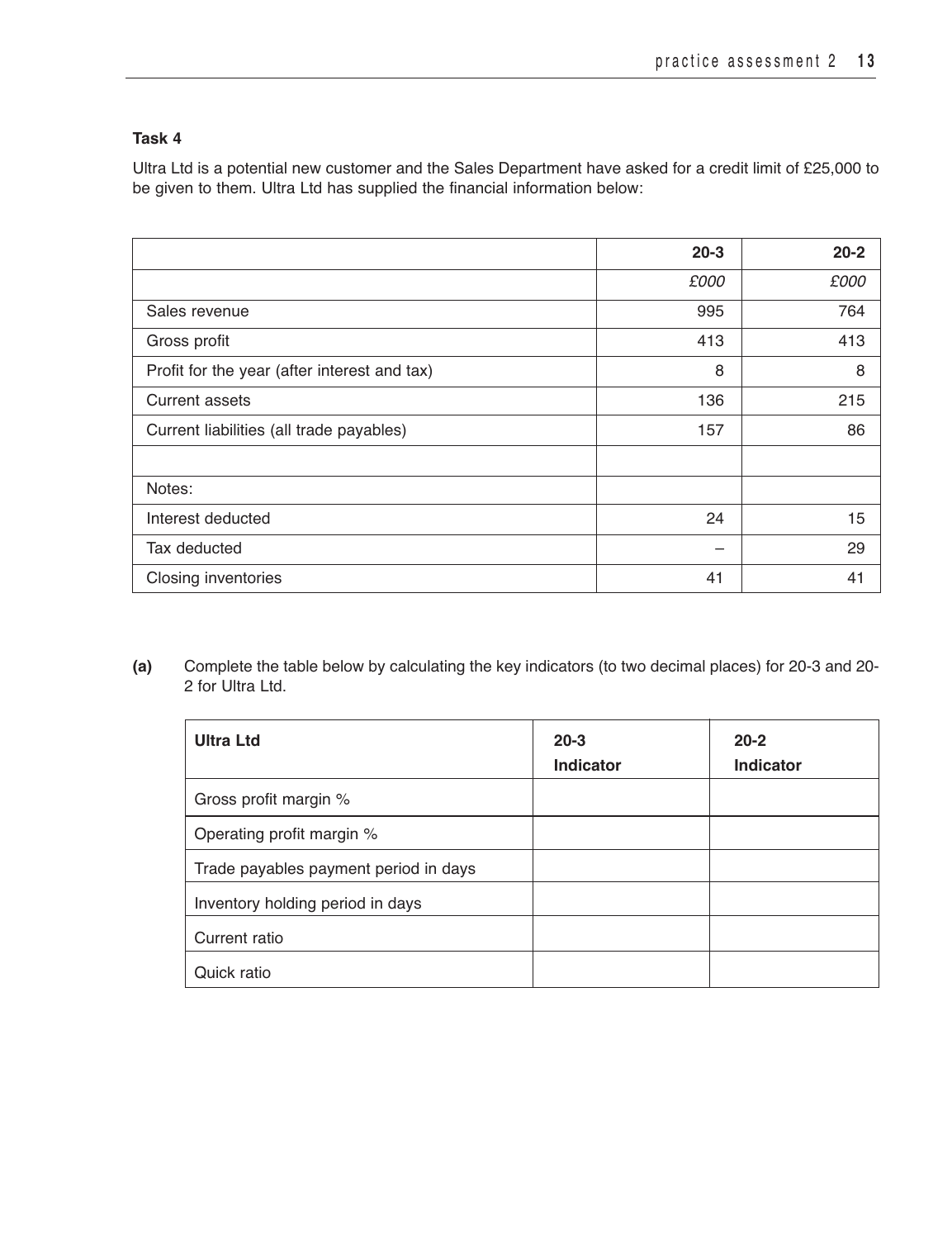**(b)** Using the details from the financial information from Ultra Ltd and your answers from (a) complete the following:

| Sales revenue has increased by £                        |  | $\%$ . this is / is not |
|---------------------------------------------------------|--|-------------------------|
| a strong indicator that the company may be overtrading. |  |                         |

Despite the increase in sales, gross profit has remained the same, this **is / is not** a good sign. The gross profit margin has **increased / decreased**.

The profit from operations has **risen / fallen / remained the same**. **This is not a problem as cash (not profits) pays liabilities / This may be a problem depending on the cash flow of the business / This is a problem because profits are needed to pay liabilities / This is not a problem as the gross profit is sufficient to pay the liabilities.**

The trade payables payment period indicates on average **the terms which suppliers offer to their customers / how long a business takes to pay its suppliers**. In this case it has increased

by days, which may mean that the company **is / is not** struggling to pay its suppliers.

The level of inventory has remained the same **but the holding period has increased which means that inventory may be slow moving / but the holding period has increased which means that inventory may run out / but the holding period has decreased which means that inventory may be slow moving / but the holding period has decreased which means that inventory may run out.**

Both the current and quick ratios have fallen, which strongly indicates **poor liquidity, which is a major concern / poor liquidity, which is not a major concern / stability**.

Based on your answers:

**I recommend that credit be given / I recommend that credit not be given**.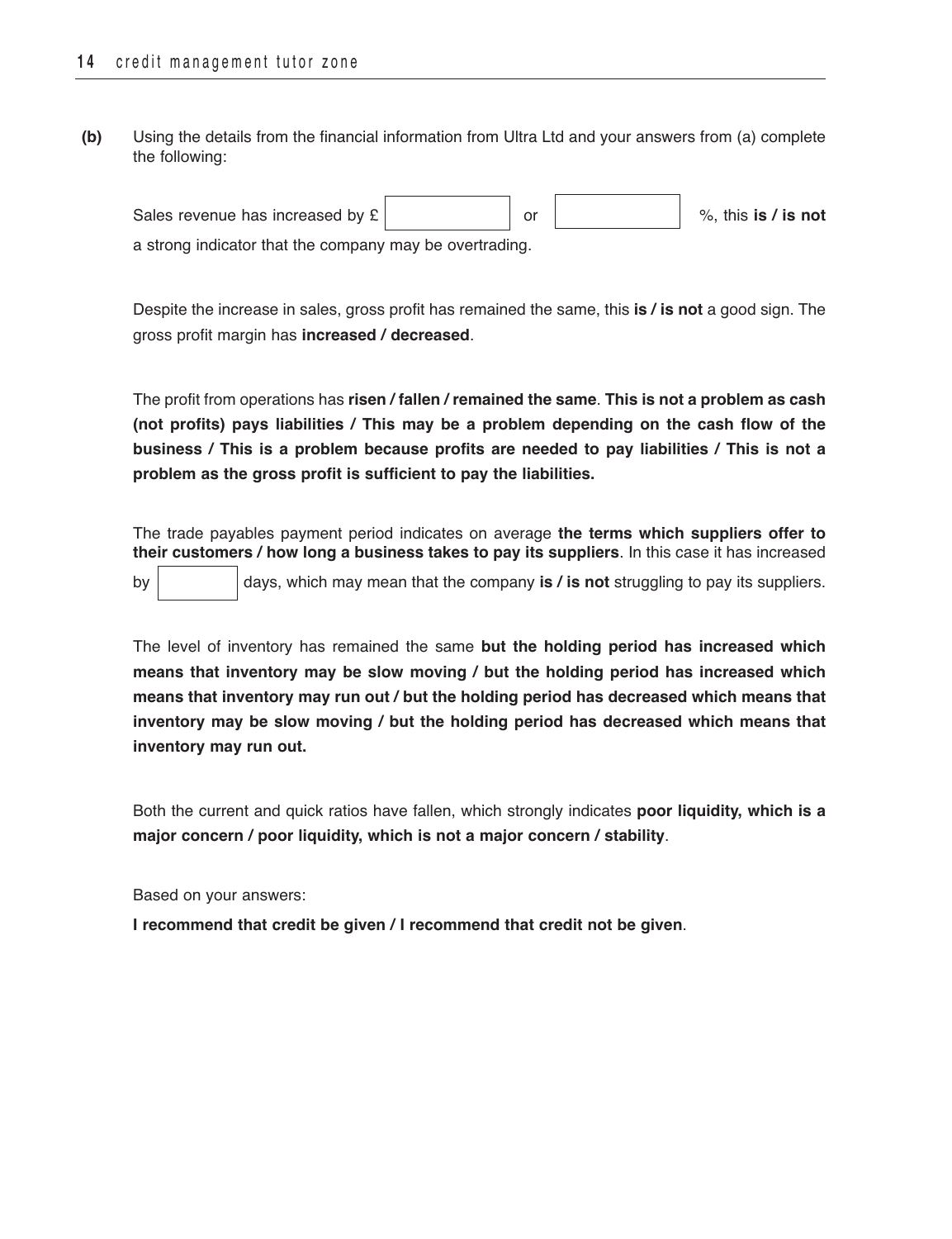**(a)** A business has a £20,000 debt outstanding on a customer account. The situation is very complex and the case is likely to take at least two or three days. Which County Court process would deal with this type of debt?

| (a) | <b>Small Claims Track</b> |  |
|-----|---------------------------|--|
| (b) | <b>Fast Track</b>         |  |
| (c) | Multi Track               |  |

Tick the **one** correct option.

**(b)** A 'retention of title' clause in a sales contract for goods supplied will be invalidated if:

| (a) | The buyer mixes the goods with other material in a manufacturing<br>process   |  |
|-----|-------------------------------------------------------------------------------|--|
| (b) | The goods supplied cannot readily be identified as belonging to the<br>seller |  |
| (c) | The goods are in transit at the time the claim is made                        |  |

Tick the **two** correct options.

**(c)** Hobbs Ltd pays £750 per month to Dune Insurance for key account insurance.

During the year Hobbs Ltd had irrecoverable debts of £10,700, 60% of which were covered by the insurance.

Dune Insurance is offering:

| Insolvency services    |  |
|------------------------|--|
| Non-recourse factoring |  |
| Invoice discounting    |  |
| Credit insurance       |  |

The overall cost to Hobbs Ltd for the year is: £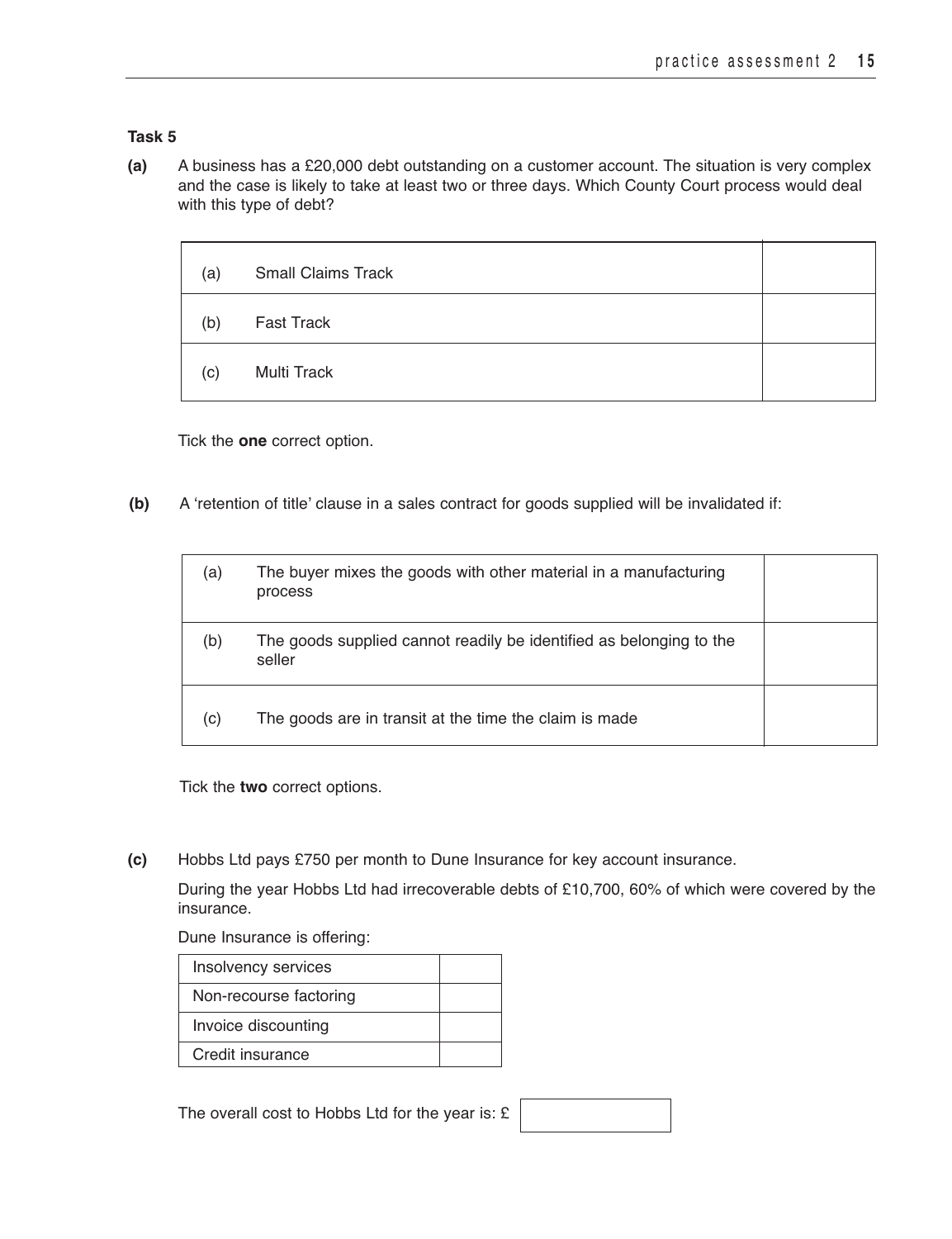**(d)** The normal recommended order of actions taken by a seller to collect money due from a buyer is:

| (a) | Invoice, credit note, telephone call, statement, solicitor's letter       |  |
|-----|---------------------------------------------------------------------------|--|
| (b) | Invoice, credit note, telephone call, solicitor's letter, reminder letter |  |
| (c) | Invoice, statement, reminder letter, telephone call, solicitor's letter   |  |

Tick the **one** appropriate option.

**(e)** A court order is sent to a bank which holds money belonging to a business which owes an unpaid debt. The order requires the bank to pay the money to the business which is owed the unpaid debt. This type of court order is known as:

| (a) | A bankruptcy order |  |
|-----|--------------------|--|
| (b) | A garnishee order  |  |
| (c) | A standing order   |  |

Tick the **one** correct option.

**(f)** A company that fails to repay a trade debt is said to:

| (a) | Be in breach of contract         |  |
|-----|----------------------------------|--|
| (b) | Have created a voidable contract |  |
| (c) | Be in liquidation                |  |

Tick the **one** correct option.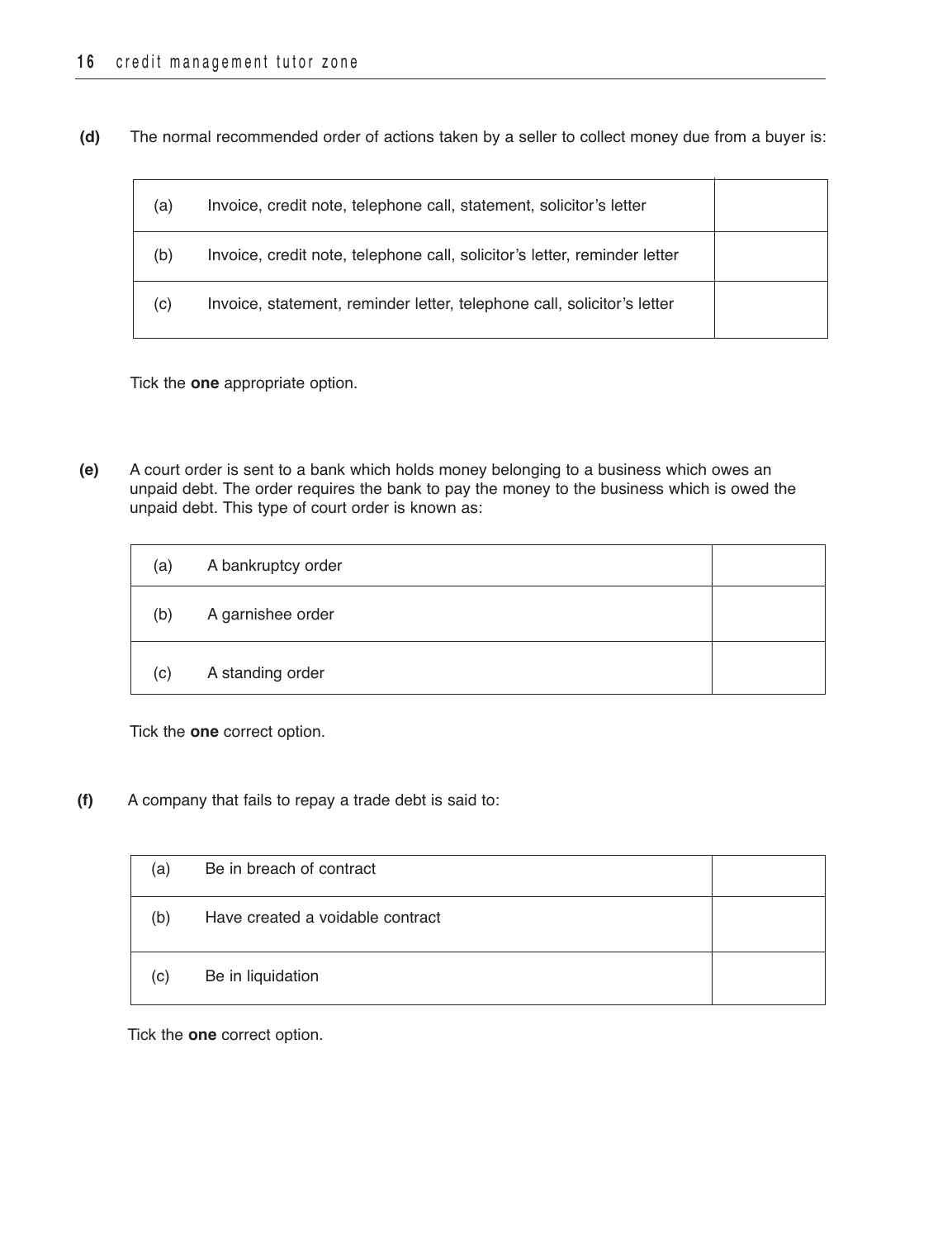**(a)** Cleo Ltd has previously paid VAT (at 20%) on the following invoices, which are all eight months old and have been written off in the accounts of Cleo Ltd:

| <b>Customer</b>         | <b>Total invoiced to customer</b> | Credit insured (75%) |
|-------------------------|-----------------------------------|----------------------|
|                         | £                                 |                      |
| Career Group Plc        | 12,000                            | v                    |
| Highland and Co         | 16,800                            | N                    |
| Singh Ltd               | 6,240                             | v                    |
| <b>Tennis Times Ltd</b> | 7,080                             | $\checkmark$         |

Select the correct answer:

| (a) | The VAT which can be claimed back from HMRC is £7,020 and the amount<br>that can be claimed from the insurers is £15,825 |  |
|-----|--------------------------------------------------------------------------------------------------------------------------|--|
| (b) | The VAT which can be claimed back from HMRC is £7,020 and the amount<br>that can be claimed from the insurers is £26,910 |  |
| (C) | The VAT which can be claimed back from HMRC is £8,424 and the amount<br>that can be claimed from the insurers is £15,825 |  |
| (d) | The VAT which can be claimed back from HMRC is £8,424 and the amount<br>that can be claimed from the insurers is £26,910 |  |

**(b)** Grundy Ltd's standard credit terms of payment are 30 days. It offers to customers a prompt payment discount of 3.5% for payment within 10 days of invoice.

| The simple annual interest rate of the discount is:   | per cent. |
|-------------------------------------------------------|-----------|
| The compound annual interest rate of the discount is: | per cent. |

Calculations should be to two decimal places.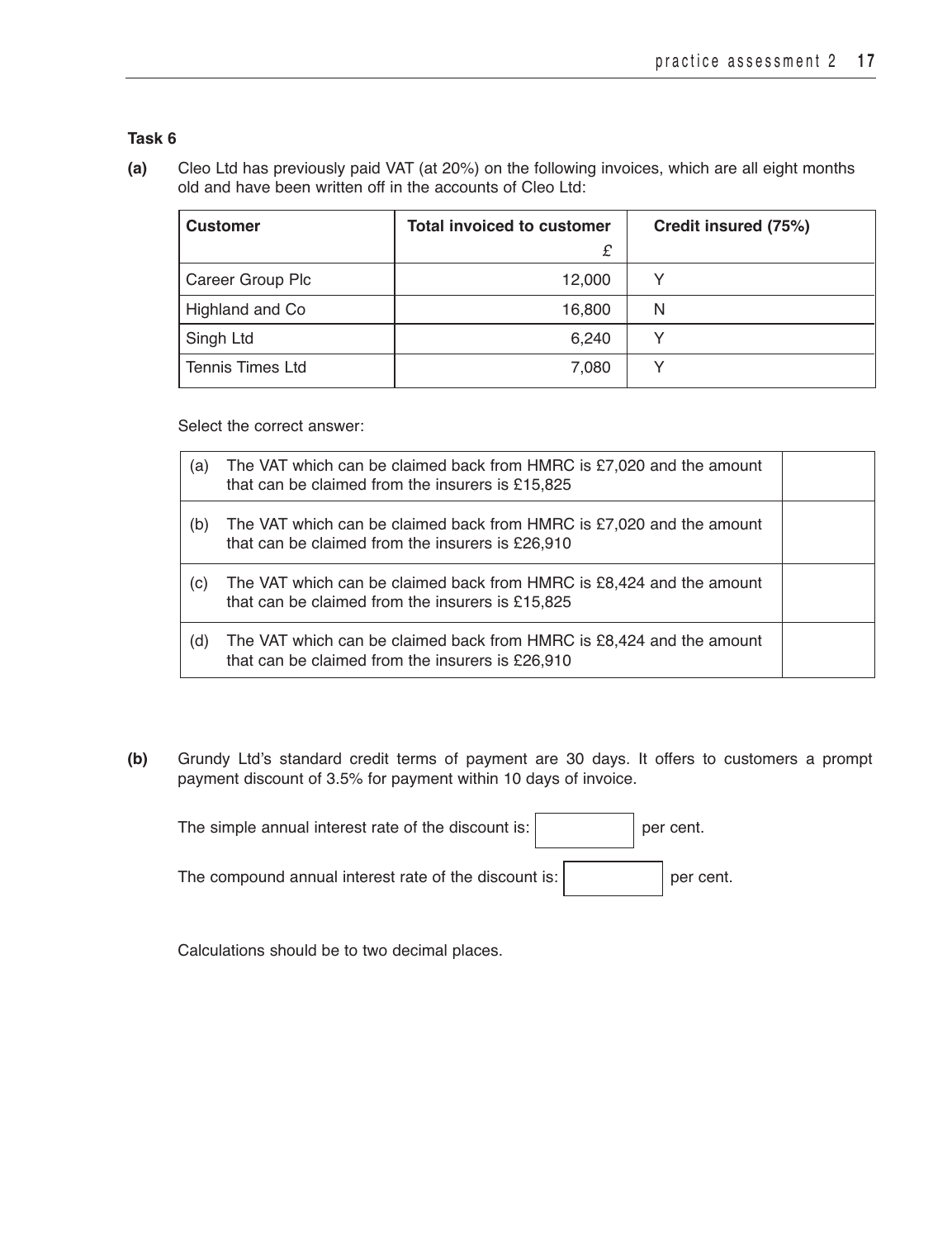**(c)** Select True or False about the following statements relating to liquidity management.

|     |                                                                                                                       | True | <b>False</b> |
|-----|-----------------------------------------------------------------------------------------------------------------------|------|--------------|
| (a) | Liquidity management means paying suppliers as soon as<br>invoices are received                                       |      |              |
| (b) | Liquidity management means paying suppliers when the<br>invoices are due                                              |      |              |
| (c) | Liquidity management means putting procedures in place to<br>ensure that customers pay within the correct time limits |      |              |
| (d) | Liquidity management means instigating court procedures as<br>soon as a debt is overdue                               |      |              |

**(d)** Below is the expected sales revenue for Turner Ltd for the next three months:

|         | <b>Sales revenue</b> |
|---------|----------------------|
|         | £                    |
| Month 1 | 110,000              |
| Month 2 | 120,000              |
| Month 3 | 100,000              |

Turner Ltd predicts that 95% of the sales for month 1 will be paid and 90% of the sales for months 2 and 3 will be paid. The remaining amounts are predicted to be irrecoverable and will be written off.

Calculate the amounts that Turner Ltd will receive:

£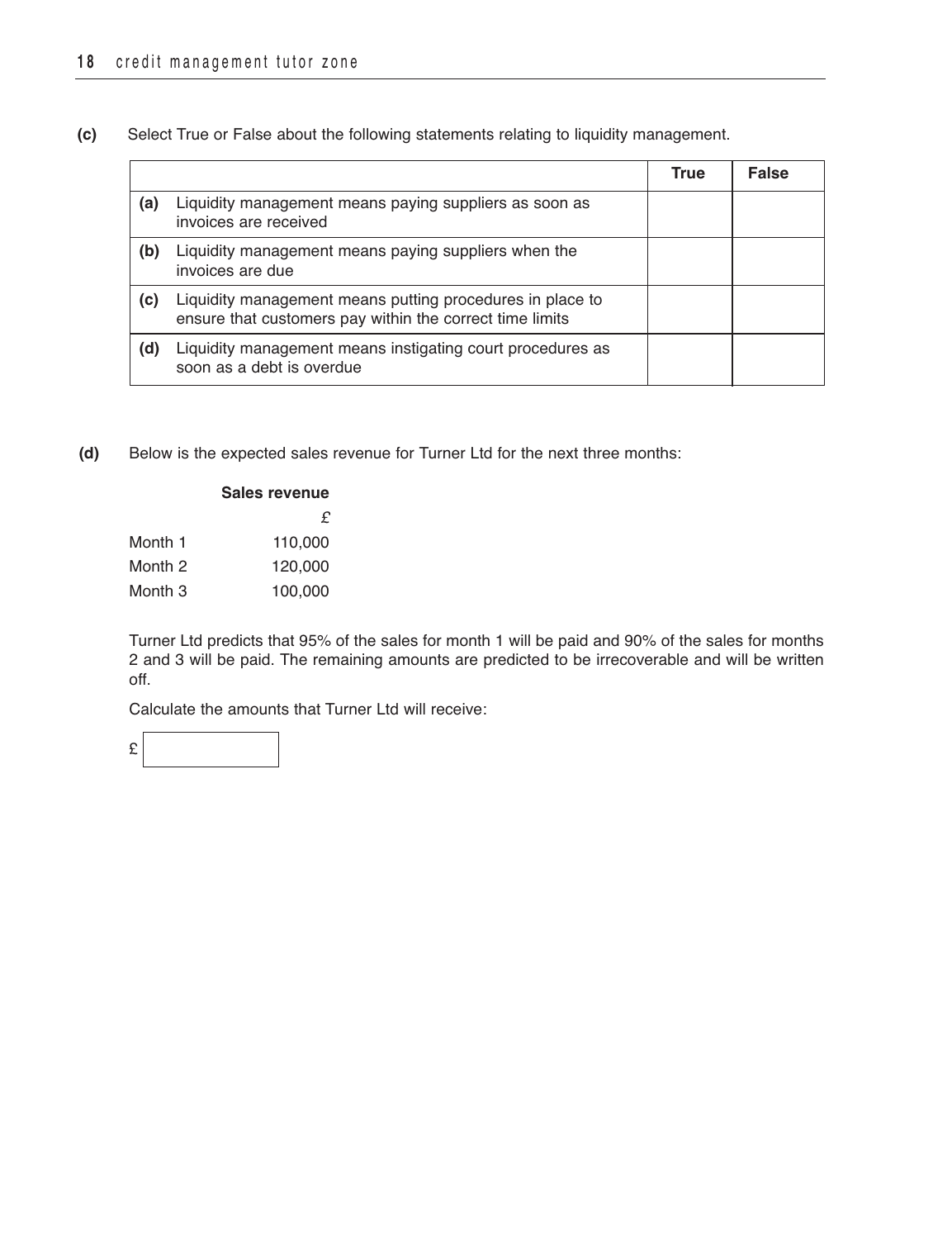- **(e)** Which of the following can help to improve liquidity management:
	- 1 Factoring
	- 2 Gearing
	- 3 Credit insurance
	- 4 Invoice discounting

Select the correct answer:

| (a) $1$ and $2$ only  |  |
|-----------------------|--|
| (b) $1, 2$ and 3 only |  |
| $(c)$ 1, 3 and 4 only |  |
| (d) $1, 2, 3$ and 4   |  |

**(f)** Deborah has received a letter from the liquidator of Hard Up Ltd. Deborah is owed £1,700 plus VAT at 20% by Hard Up Ltd. The letter states that all unsecured creditors of Hard Up Ltd will receive a dividend of 15.6p in the pound.

Calculate the amount that Deborah should receive:

£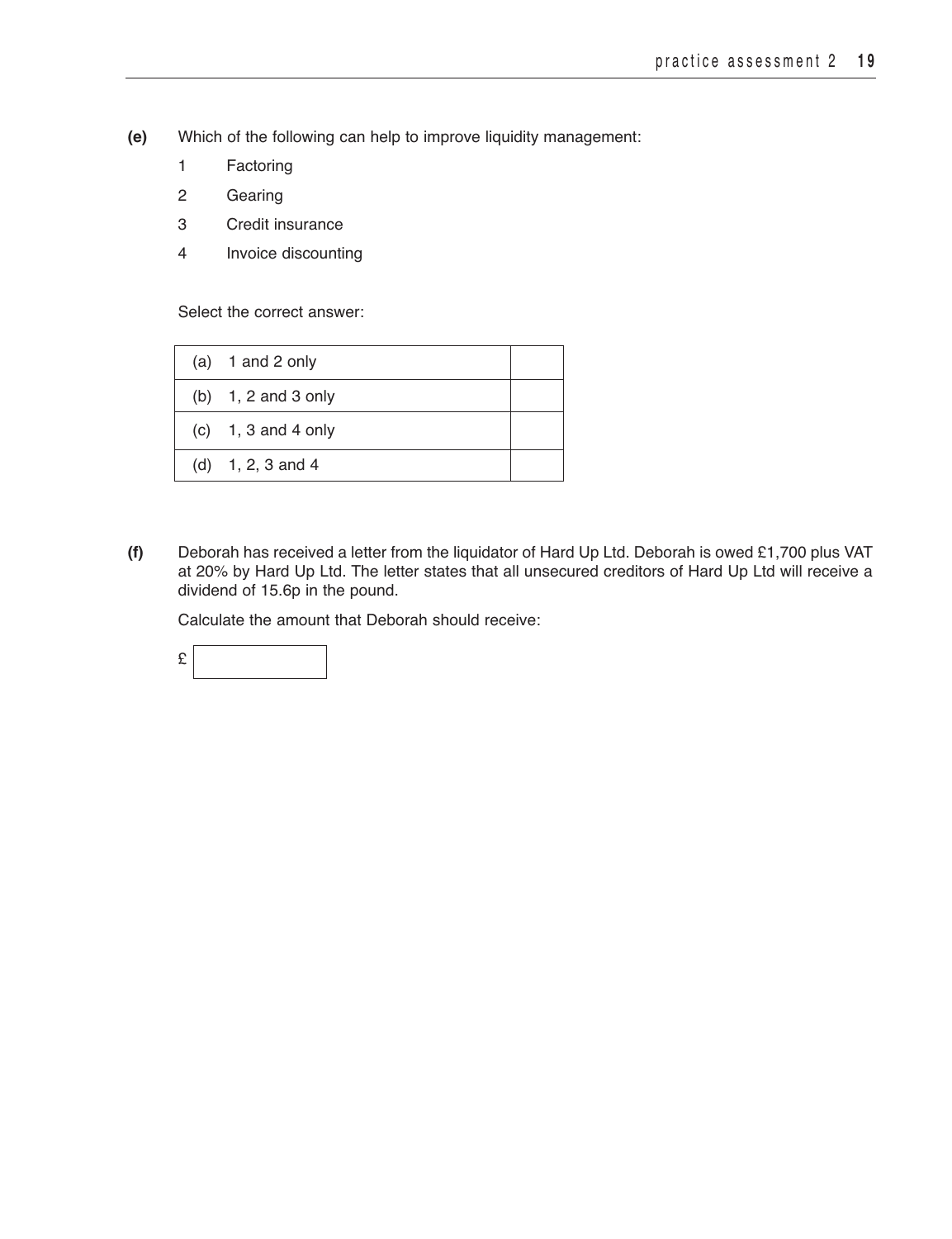Teapot Treats Ltd supplies goods to the manufacturing sector. Standard terms and conditions printed on the back of all sales invoices include a retention of title clause and a statement that problems with goods must be notified to Teapot Treats Ltd within 48 hours of delivery. Goods returned are subject to a restocking fee of 5%.

Current credit control procedures once the credit limit has been agreed:

- 1 An order for goods is received by email, fax or phone (all phone calls are recorded).
- 2 Goods are delivered and a goods received note is signed by the customer.
- 3 The goods received notes are kept in a file in the accounts office.
- 4 An invoice will be issued on the day after delivery on 30 day terms.
- 5 Statements of account are sent out on the 2nd of each month.
- 6 An aged analysis of trade receivables is produced monthly.
- 7 A reminder letter is made when the debt is 7 days overdue.
- 8 When a debt is 14 days overdue a phone call is made.
- 9 When a debt is 28 days overdue the account will be put on stop.
- 10 The debt will either be placed in the hands of a debt collection company or legal proceedings could be instigated if the customer does not respond to calls or letters.
- 11 The business is credit insured, however insurance is only given for customers once they have a history of trade with the business of at least 12 months and have successfully paid for at least two invoiced amounts. Only 75% of the value of the debt is insured. VAT will be reclaimed from HMRC.

You are covering for the Credit Control Assistant and you have access to the notes he has prepared.

The date today is 30 November 20-3.

# **(a) Tricky Ltd**

Tricky Ltd placed an order on 3 November 20-3 which was delivered on 5 November 20-3 and invoiced on 8 November 20-3. On 9 November 20-3 Tricky Ltd telephoned to say that the goods were not to their customers' tastes.

The action needed is:

| (a) | The account is not overdue so no action is required                                                      |  |
|-----|----------------------------------------------------------------------------------------------------------|--|
| (b) | A credit note should be issued for the value of the goods less the restocking fee                        |  |
| (c) | A claim should be made to the credit insurer                                                             |  |
| (d) | Tricky Ltd should be contacted to state that the problem was not notified within<br>48 hours of delivery |  |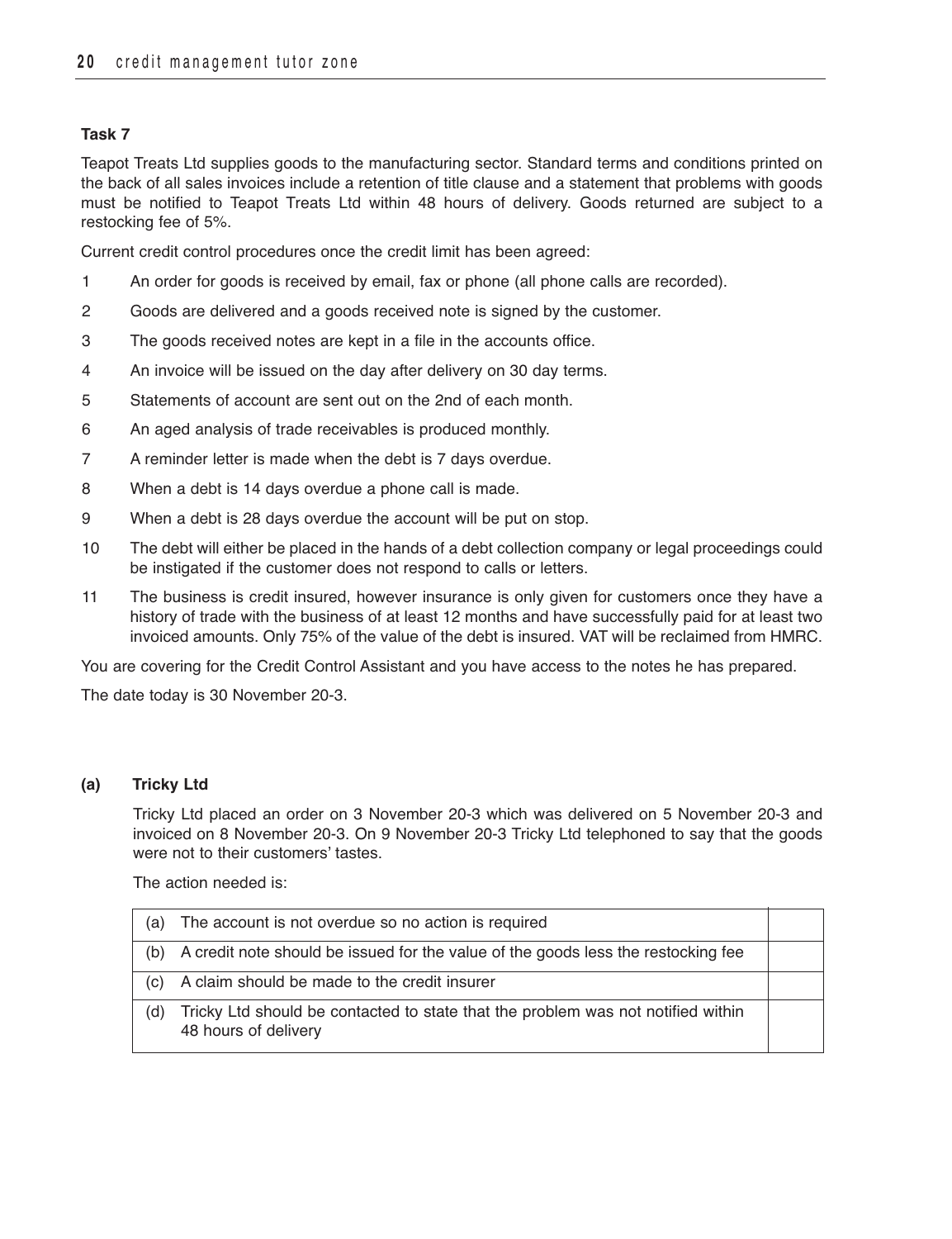### **Meringue Ltd**

Meringue Ltd placed an order on 18 November 20-3 which was delivered on 19 November 20-3 and invoiced on 21 November 20-3. On 23 November 20-3 Meringue Ltd telephoned to say that the invoice was for the incorrect product.

The action needed is:

| (a) | The account is not overdue so no action is required                                                                 |  |
|-----|---------------------------------------------------------------------------------------------------------------------|--|
| (b) | A credit note should be issued for the value of the goods less the restocking fee<br>and the correct invoice issued |  |
| (C) | A credit note should be issued for the value of the goods and the correct invoice<br>issued                         |  |
| (d) | Meringue Ltd should be contacted to state that the problem was not notified<br>within 48 hours of delivery          |  |

#### **Chocolate Supplies Ltd**

Chocolate Supplies Ltd is an erratic payer, but always pays eventually after reminders. There is a balance on the account of £525 which relates to one invoice dated 15 October 20-3.

The action needed is:

| (a) | The account should be put on stop                                                 |  |  |  |
|-----|-----------------------------------------------------------------------------------|--|--|--|
| (b) | The account is not overdue so no action is required                               |  |  |  |
| (C) | The amount is small and should be written off                                     |  |  |  |
| (d) | Chocolate Supplies Ltd should be telephoned and an immediate payment<br>requested |  |  |  |

#### **Sugar Pie Ltd**

Sugar Pie Ltd owes a balance of £864 excluding VAT. The account is on stop. Sugar Pie Ltd is no longer trading. The account is credit insured.

Complete the sentence below:

|         | Contact the credit insurer to make a claim for $E$ |            | , make a provision for |
|---------|----------------------------------------------------|------------|------------------------|
| t.<br>∸ | and claim VAT of £                                 | from HMRC. |                        |